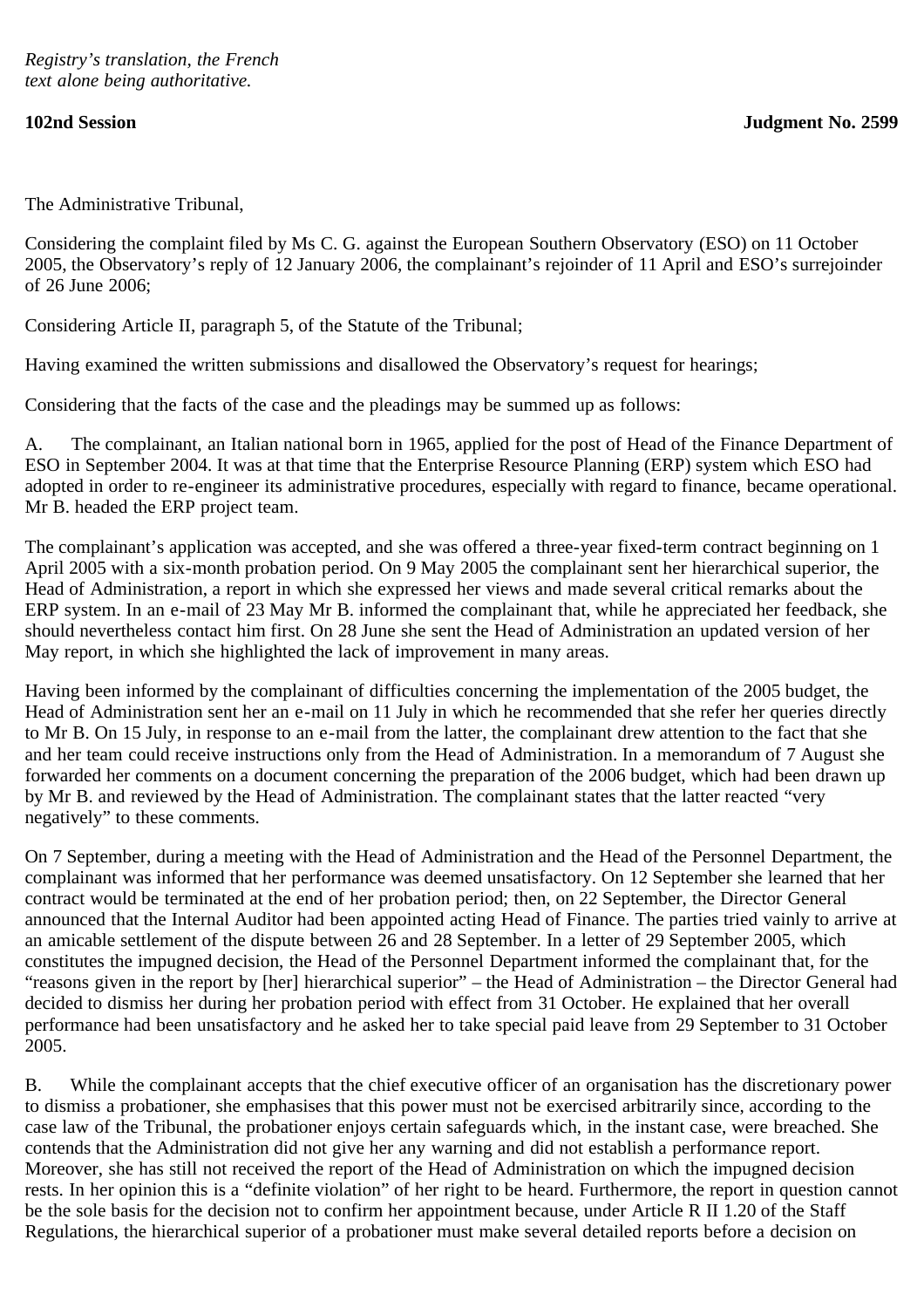dismissal is reached.

Referring to Judgment 1386, the complainant states that ESO ought to have provided "proper conditions for probation", but this was not done. Although she was supposed to report directly only to the Head of Administration, she claims that he constantly asked her to refer her queries to Mr B., to whom in theory she was not in any way subordinate. She adds that this situation was bound to give rise to tension, especially as Mr B. and his team could introduce changes in accounting procedures without informing her. Lastly, the complainant accuses the Observatory of having "severely impaired" her dignity and reputation.

The complainant asks the Tribunal to quash the decision of 29 September 2005 and to award her a sum equivalent to two years' gross salary, plus allowances, as compensation under all heads. She also claims costs.

C. In its reply ESO asserts that it was in its interest to dismiss the complainant and that this decision was fully justified. The complainant was incapable of fitting into the Observatory's administrative and hierarchical structure or of adjusting to the ERP system, and she tried to impose her personal views as to how the responsibilities should be distributed.

ESO draws attention to the fact that the Tribunal may conduct only a limited review of a decision to dismiss a probationer. It states that its Staff Rules and Regulations do not describe in detail the procedure to be followed when the Director General must decide whether or not to confirm the appointment of a probationer. All that is required is that the probationer's hierarchical superiors should have supplied the Director General with either written or oral "detailed reports" during the probation period, to enable the latter to reach an informed decision. The Observatory submits that in this case the Head of Administration provided "regular reports" on the complainant to the Director General.

Moreover, ESO states that the complainant was given the possibility to defend her interests during various meetings and discussions. She was heard by her hierarchical superior on several occasions and had a meeting with the Director General on 16 September 2005. During these meetings her superior urged her to cooperate with the ERP team and to avoid confrontation, but she was apparently unable to change her position. The Observatory asks the Tribunal to give it an opportunity to "prove the fact and the content" of these meetings by allowing the Head of Personnel and the then Head of Administration to provide oral testimony.

D. In her rejoinder the complainant notes that the Observatory has not supplied proof that the Head of Administration did in fact submit "regular reports" to the Director General and that, in particular, it has not produced the report mentioned in the letter of 29 September 2005. She considers that probationers are entitled to have access to the detailed reports concerning them. If, in her case, the Head of Administration chose to report orally to the Director General, she argues that she should have been present during the meetings in question. She considers that the hearings requested by ESO would serve no purpose.

The complainant also submits that, in dismissing her, the Observatory parted with "a competent professional person who wished to be part of the world of international organisations, but who made the mistake of wishing to introduce transparency into ESO's finances and accounting [...] in order to avoid certain inadvisable practices". She adds that it was hard for her to cooperate with the ERP team since Mr B. never attended meetings and was "rather reluctant" to work with women. She contends that she has suffered moral injury owing to the "constant psychological pressure" inflicted on her, to her "abrupt dismissal" and to the "extremely hurtful and humiliating manner" in which she was treated.

E. In its surrejoinder ESO categorically rejects, as being unfounded, the suggestion that the complainant was discriminated against because she is a woman. The Observatory contends that there was no question of placing the complainant under Mr B.'s authority but rather of establishing constructive cooperative relations between him and the Finance Department.

It also draws attention to the fact that it has offered to prove that the Director General did receive "detailed verbal reports" by requesting a hearing of two witnesses. The complainant, for her part, has not proved that the impugned decision is tainted with formal or procedural flaws.

Lastly, ESO submits that the amount of compensation claimed by the complainant is disproportionate. It adds that, in any case, she is not entitled to moral damages since all probationers face the risk of not having their appointment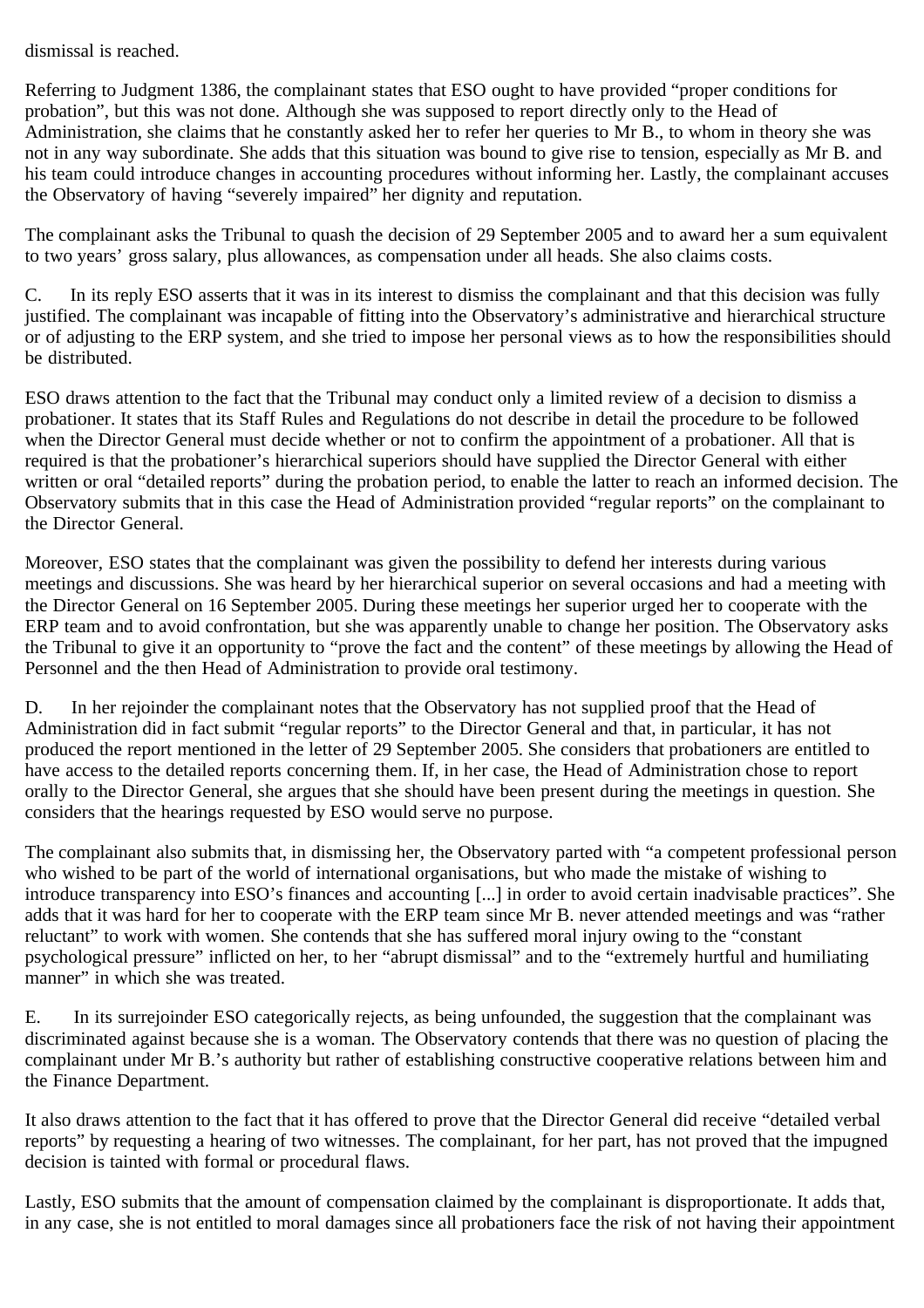confirmed.

## CONSIDERATIONS

1. The complainant, who entered the service of ESO on 1 April 2005 as Head of the Finance Department on a three-year contract, was required under Article R II 1.20 of the Staff Regulations to complete six months' probation. At the end of this probation period she was informed that her appointment was to be terminated on 31 October 2005 because her performance had been unsatisfactory. In a complaint filed with the Tribunal on 11 October 2005, she challenges the decision to dismiss her.

2. The complainant asks the Tribunal to quash the final decision to dismiss her which was taken by the Director General of the Observatory and of which she was notified in a letter of 29 September 2005 from the Head of the Personnel Department, and to award her a sum equivalent to two years' gross salary, plus allowances, as compensation under all heads. She also claims costs.

3. The complainant submits that, although the chief executive officer of an organisation has the discretionary power to dismiss a probationer, this power should not be exercised arbitrarily. She adds that, in her case, the Observatory did not allow her "proper conditions for probation".

She further contends that her dismissal for unsatisfactory performance was in breach of the Tribunal's case law insofar as it was not preceded by any warning and was not based on any performance report. She asserts that the provisions of Article R II 1.20 of the Staff Regulations have been infringed because, under that article, a probationer's hierarchical superior must make "several reports" so as to enable the Director General to decide whether or not to confirm the probationer's appointment. The complainant notes that, in her case, the letter of 29 September 2005 states that her dismissal is based on "the reasons given in the report by [her] hierarchical superior". She does not even know if this report exists. At all events it has never been communicated to her, because she asked in vain for a copy on 29 September and 1 October 2005. For this reason she believes that there has been a "definite violation" of her right to be heard and that the seriousness of this violation is in no way mitigated by the meetings she was able to secure with the former Head of Administration and/or the Head of the Personnel Department or even the Director General.

4. The Observatory asserts that it was in its interest to terminate the complainant's appointment and that this decision was fully justified.

It contends that its Staff Rules and Regulations do not lay down a detailed procedure enabling the Director General to decide whether or not a probationer's appointment is to be confirmed. It explains that it is hence possible that these Rules and Regulations differ from those of other organisations in that it is sufficient for a probationer's hierarchical superiors to provide the Director General with "detailed reports" during the probation period. These can be written or oral reports. What is crucial is that the Director General has detailed information about the probationer so that she can take a reasoned decision whether or not to confirm his or her appointment. In this respect, ESO adds that the Director General had received continuous reports on the complainant's performance.

Lastly, the Observatory submits that the complainant has been unable to prove the existence of formal or procedural flaws which could give the Tribunal cause to interfere with the Director General's decision.

5. Article R II 1.20 of ESO's Staff Regulations reads as follows:

"The first 6 months' service shall be regarded as a probation period. If so required by circumstances this probation period may be extended, but it shall not exceed 12 months.

[…]

On the basis of detailed reports, made during the probation period by the hierarchical superiors of the member of the personnel, the Director General shall decide whether or not to retain the member of the personnel in the Organization."

According to the Tribunal's case law, to which the Observatory itself refers, the Director General's decision not to confirm the appointment of a probationer is a discretionary one. Its power of review being limited, the Tribunal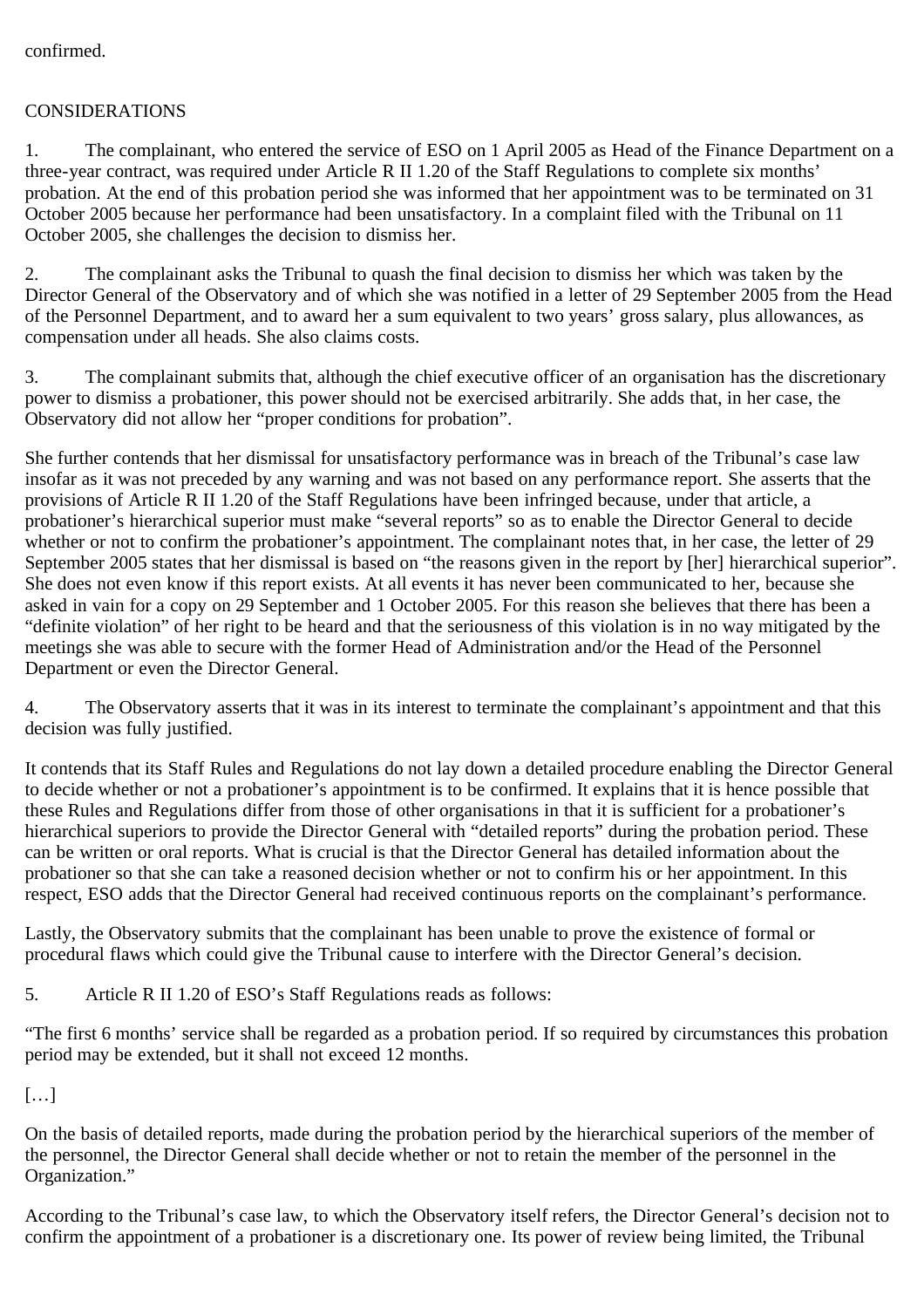will set the decision aside only if it finds a mistake of fact or of law, or a formal or procedural flaw, or a clearly mistaken conclusion on the evidence, or neglect of an essential fact or abuse of authority. The purpose of probation is to find out whether a probationer has the mettle to make a satisfactory career in the organisation. The competent authority will determine on the evidence before it whether or not to confirm the appointment and must be allowed the utmost measure of discretion in deciding whether someone it has recruited shows, not just the professional qualifications, but also the personal attributes for the particular post in which he is to be working. Only where the Tribunal finds the most serious or glaring flaw in the exercise of the Director-General's discretion will it interfere (see Judgment 1246, under 3). The Tribunal reaffirmed that view in Judgments 2427 and 2558, amongst others.

6. In the instant case the impugned decision states that the complainant's dismissal was based on the reasons set out in her hierarchical superior's report. The point at issue is therefore whether this decision was consonant with the rules and regulations, general principles of law and the Tribunal's case law.

While it would be inappropriate to analyse the reasons given for the termination of the complainant's appointment and pointless to dwell on the number of detailed reports made to the Director General, the Tribunal notes that there is no evidence to prove that the complainant was given any kind of access to the report on which the Director General is said to have based her decision to dismiss her.

It may be concluded from the above and from the evidence in the file that the impugned decision was taken in breach of the safeguards regarding the provision of proper conditions for probation, resulting from the rules and regulations, from general principles of law and from the Tribunal's case law, and, in particular, in breach of the complainant's right to be heard.

The impugned decision must therefore be quashed.

7. The complainant notes, in respect of the material injury she has suffered, that her salary was to have been reviewed at the end of the probation period, as it was lower than that which she had received in her previous job. In the event, some seven months after being recruited by ESO, she found herself unemployed, without really having been given the opportunity by the Observatory to carry out her duties in accordance with her job description and to the satisfaction of her hierarchical superior.

She believes that she has suffered serious moral injury, for her dismissal is a "blemish" on what she says was hitherto an exemplary career. She states that her morale has been shaken by her dismissal and that she was particularly hurt by the abrupt nature of the measure and the publicity given to it.

The Observatory considers that the complainant is not entitled to damages, particularly for moral injury. It aptly notes that any person seeking employment faces the inherent risk of a probation period. It disputes the allegation of "harassment" which a medical certificate produced by the complainant purported to prove and it adds that the medical examination undergone by the complainant at the end of her contract did not reveal the existence of any illness contracted as a result of or in connection with her period of service with the Observatory.

On the basis of the parties' submissions the Tribunal finds that the complainant has suffered both material and moral injury owing to her dismissal. It notes that the Observatory entered into negotiations with the complainant with a view to terminating her contract by mutual agreement; that these negotiations failed as no agreement could be reached on the amount of compensation proposed by the Observatory, which was ultimately the equivalent of ten months' salary for an appointment lasting seven months; and that the complainant has been in a new job since 1 March 2006.

In view of all these factors, the Tribunal considers that it would be fair to award the complainant an amount equal to 12 months' salary, less the amounts already paid as unemployment benefit, in compensation under all heads.

8. The complainant is entitled to the sum of 3,000 euros in costs.

## DECISION

For the above reasons,

1. The decision of 29 September 2005 is quashed.